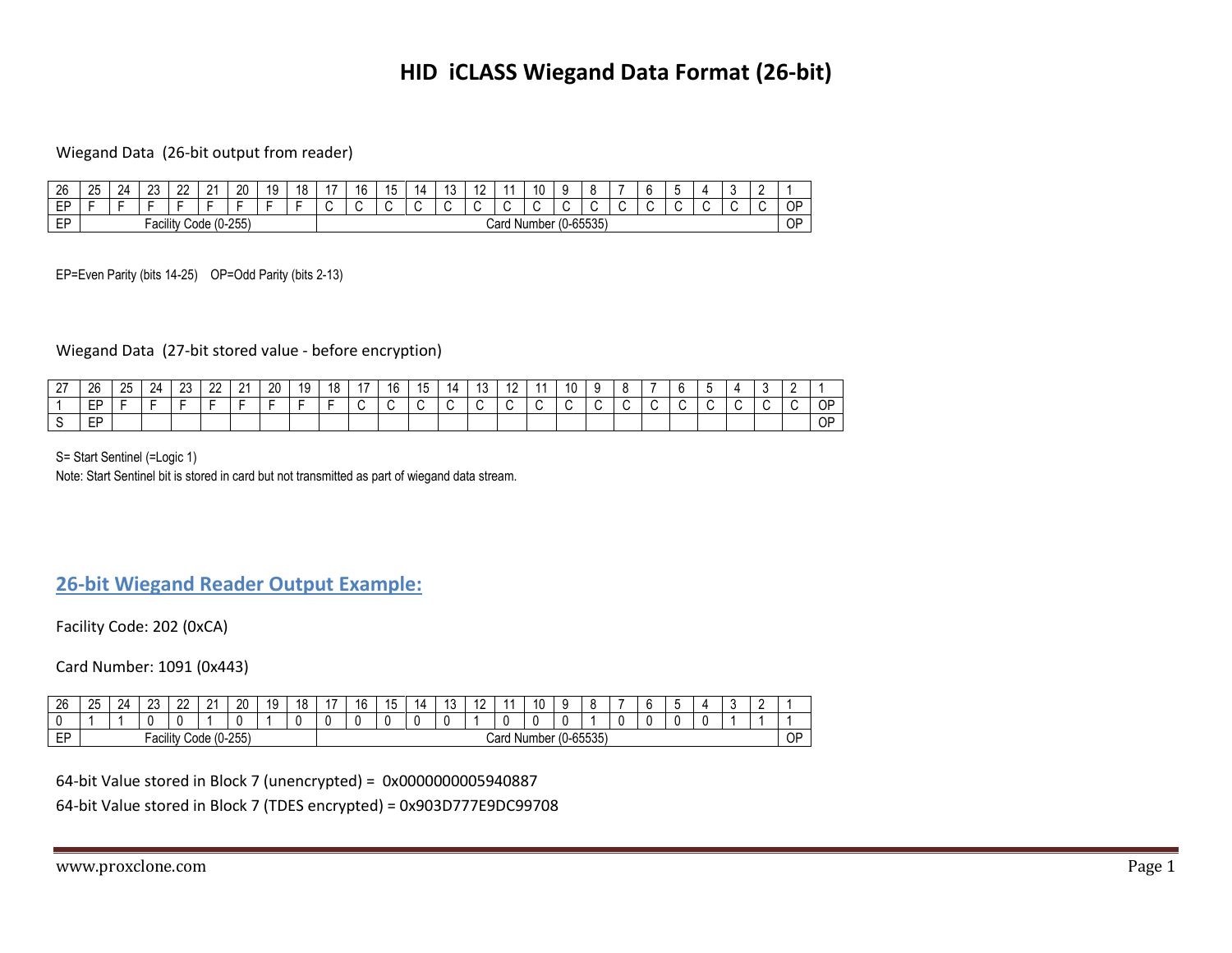# **HID iCLASS Wiegand Data Format (34-bit H10306)**

### Wiegand Data (34-bit output from reader)

| $\rightarrow$  | ാ<br>აა | $\sim$<br>ےں | $\sim$<br>ັບ | $\sim$<br>≺∟ | ንዐ | 28 | $\sim$ | 26                      | <b>OE</b> | 24 | າາ<br>∠∪ | $\sim$ | 20 | 10. | 18 | $\rightarrow$ | $\overline{\phantom{0}}$<br>יי<br>∪י | 14. | $\overline{a}$<br>ں ا | <br>$\sim$ | 10                      | n                       |     |         |  |     |           |
|----------------|---------|--------------|--------------|--------------|----|----|--------|-------------------------|-----------|----|----------|--------|----|-----|----|---------------|--------------------------------------|-----|-----------------------|------------|-------------------------|-------------------------|-----|---------|--|-----|-----------|
| CD<br>$-1$     |         |              |              |              |    |    |        |                         |           |    |          |        |    |     |    |               |                                      |     |                       |            |                         |                         | . . | $\cdot$ |  | . . | <b>FR</b> |
| <b>CD</b><br>- |         |              |              |              |    |    |        | Facility Code (0-65535) |           |    |          |        |    |     |    |               |                                      |     |                       |            | Card Number $(U-65535)$ | $\bullet - - \bullet -$ |     |         |  |     | <b>ED</b> |

EP=Even Parity (bits 18-33) EP=Odd Parity (bits 2-17)

## Wiegand Data (35-bit stored value - before encryption)

| 25<br>◡◡ | J- | $\sim$<br>ັບ | $\sim$<br>ັບ | $\sim$<br>ັບ | 30 | 29 | $\sim$<br>,, | ∩-              | $\sim$<br>↗ | റ⊏<br>$\sim$  | $2\pi$ | $\sim$ | $\sim$<br>- | ററ | 10 | 18 | $\overline{1}$ | $\overline{ }$<br>16 | 14 | $\sim$ | $\sqrt{2}$ | - - -       |  |               |  |  |  |    |
|----------|----|--------------|--------------|--------------|----|----|--------------|-----------------|-------------|---------------|--------|--------|-------------|----|----|----|----------------|----------------------|----|--------|------------|-------------|--|---------------|--|--|--|----|
|          | -- |              |              |              |    |    |              |                 |             |               |        |        |             |    |    |    |                |                      |    |        |            |             |  |               |  |  |  | гг |
|          | -- |              |              |              |    |    |              | ہ م ب<br>aulllu | ' Code (C   | $(0 - 65535)$ |        |        |             |    |    |    |                |                      |    |        |            | Card Number |  | $(0 - 65535)$ |  |  |  | ᇊ  |

S= Start Sentinel (=Logic 1)

Note: Start Sentinel bit is stored in card but not transmitted as part of wiegand data stream.

## **34-bit (H10306) Wiegand Reader Output Example:**

Facility Code: 2212 (0x8A4)

Card Number: 13375 (0x343F)

| $\sim$<br>$\lambda$<br>υΉ | $\sim$<br>ഄഄ | л.<br>ັ | 20<br>vu | $20^{\circ}$<br>້ີ້ | 28<br>∼ | $\sim$                       | 26             | $\sim$<br>-                      | 24 | $\sim$<br>້ | $\mathbf{r}$<br>-- | $\mathbf{a}$<br><u>_</u> | 20 | 10 | 40<br>10 | 10 | 171 | 1 U | $\overline{A}$<br>14 | 10                      | . . |       |  |  |  |    |
|---------------------------|--------------|---------|----------|---------------------|---------|------------------------------|----------------|----------------------------------|----|-------------|--------------------|--------------------------|----|----|----------|----|-----|-----|----------------------|-------------------------|-----|-------|--|--|--|----|
|                           |              |         |          |                     |         |                              |                |                                  |    |             |                    |                          |    |    |          |    |     |     |                      | $\theta$                |     |       |  |  |  |    |
| <b>ED</b><br>. .          |              |         |          |                     |         | '''<br>- - -<br>au<br>11 L V | Code (0-65535) | CFTC<br>$\overline{\phantom{a}}$ |    |             |                    |                          |    |    |          |    |     |     |                      | Card Number $(0-65535)$ |     | CFTCF |  |  |  | -- |

#### 64-bit Value stored in Block 7 (unencrypted) = 0x000000041148687F

64-bit Value stored in Block 7 (TDES encrypted) = 0xA991F7B5766B82F6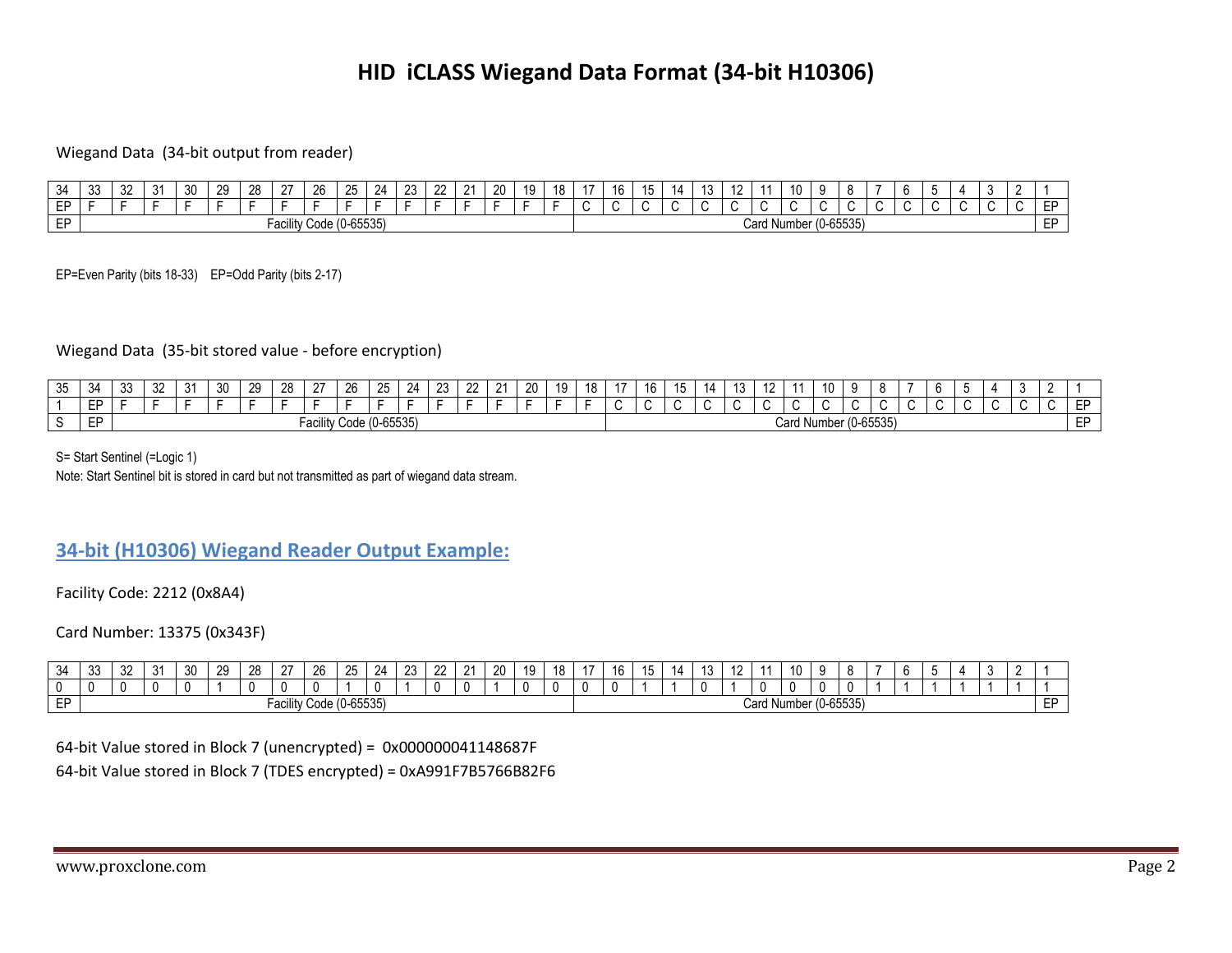# **Honeywell/Northern iCLASS Wiegand Data Format (34-bit N10002)**

#### Wiegand Data (34-bit output from reader)

| $\rightarrow$ | $\sim$<br>ັບປ | ົ<br>ັ | 30 | າດ<br>∼ | 28 | $\sim$ | $\sim$<br>20  | つら                     | $\sim$<br>- 14 | റാ<br>∠⊾ | $\sim$<br>--- | 20 | 19 | 10 | $\sqrt{2}$<br>16 | שו | $\overline{10}$<br>ں ا | . . |                    | 10 |           |                         |  |         |  |    |
|---------------|---------------|--------|----|---------|----|--------|---------------|------------------------|----------------|----------|---------------|----|----|----|------------------|----|------------------------|-----|--------------------|----|-----------|-------------------------|--|---------|--|----|
| <b>OP</b>     |               |        |    |         |    |        |               |                        |                |          |               |    |    |    |                  |    |                        |     |                    |    |           |                         |  | $\cdot$ |  | ∩⊏ |
| OP            |               |        |    |         |    |        | Facility Code | $\bigcap$<br>(U-65535) |                |          |               |    |    |    |                  |    |                        |     | <b>Card Number</b> |    | 1U-65535. | $\bullet - - \bullet -$ |  |         |  | OP |

OP=Even Parity (bits 18-33) OP=Odd Parity (bits 2-17)

#### Wiegand Data (35-bit stored value - before encryption)

| へい<br>ບບ | -34       | י ה<br>ັ | $\mathbf{C}$<br>J | 30 | ാവ<br>∼ | 28<br>- | $\sim$<br>$\epsilon$ | 26<br>∼          | $\sim$               | $^{\circ}$<br><u>, п</u> | ົດລ<br>້ | $\sim$<br><u>__</u> | $\Omega$ | 20<br>້ | $\sqrt{2}$<br>ı u<br>՝ | 18 | $\rightarrow$ | $\overline{\phantom{a}}$ | $\cdots$ | . | $\overline{ }$ |      | 10       |            | n                           |  |  |  |               |
|----------|-----------|----------|-------------------|----|---------|---------|----------------------|------------------|----------------------|--------------------------|----------|---------------------|----------|---------|------------------------|----|---------------|--------------------------|----------|---|----------------|------|----------|------------|-----------------------------|--|--|--|---------------|
|          | OP        |          |                   |    |         |         |                      |                  |                      |                          |          |                     |          |         |                        |    |               |                          |          |   |                |      |          |            |                             |  |  |  | $\cap$<br>. . |
|          | <b>OP</b> |          |                   |    |         |         | -acılıtv             | / Code (0-65535) | $\sim$ $\sim$ $\sim$ |                          |          |                     |          |         |                        |    |               |                          |          |   |                | Card | . Number | · (0-65535 | $\sim$ $\sim$ $\sim$ $\sim$ |  |  |  | $\cap$<br>◡   |

S= Start Sentinel (=Logic 1)

Note: Start Sentinel bit is stored in card but not transmitted as part of wiegand data stream.

## **34-bit (N10002) Wiegand Reader Output Example:**

Facility Code: 211 (0xD3)

Card Number: 26974 (0x695E)

| 34       | $\sim$<br>ັບເ<br>- - | າາ<br>ےں | $\sim$<br>. | 30 | ാറ<br>_. | $\sim$<br>70 | $\sim$<br>∠ | $\sim$<br>Zb.  | ົດຂ<br>. | 24 | $\sim$<br>້ | $\sim$ | $\sim$ | $\sim$<br>- | $\overline{10}$ | 18 | . . | $\overline{10}$<br>ΙO | $\overline{ }$<br>ำ ค<br>∣∪ | 14. | $\overline{10}$<br> | $\overline{ }$<br>1 Z |                | $\overline{10}$<br>. |                                                                                      |  |  |  |    |
|----------|----------------------|----------|-------------|----|----------|--------------|-------------|----------------|----------|----|-------------|--------|--------|-------------|-----------------|----|-----|-----------------------|-----------------------------|-----|---------------------|-----------------------|----------------|----------------------|--------------------------------------------------------------------------------------|--|--|--|----|
|          |                      |          |             |    |          |              |             |                |          |    |             |        | -11    |             |                 |    |     |                       |                             |     |                     |                       |                |                      |                                                                                      |  |  |  |    |
| ∩⊳<br>יש |                      |          |             |    |          |              | . acılıtv ′ | Code (0-65535) | CFTOEN   |    |             |        |        |             |                 |    |     |                       |                             |     |                     |                       | $\sim$<br>valu | Number (0-655        | $\bullet - - \bullet - \bullet$<br>$\left\langle \mathbf{r} \right\rangle$<br>-ບບບບບ |  |  |  | 0P |

#### 64-bit Value stored in Block 7 (unencrypted) = 0x0000000401A6D2BC

64-bit Value stored in Block 7 (TDES encrypted) = 0xA8D0733ABC30569E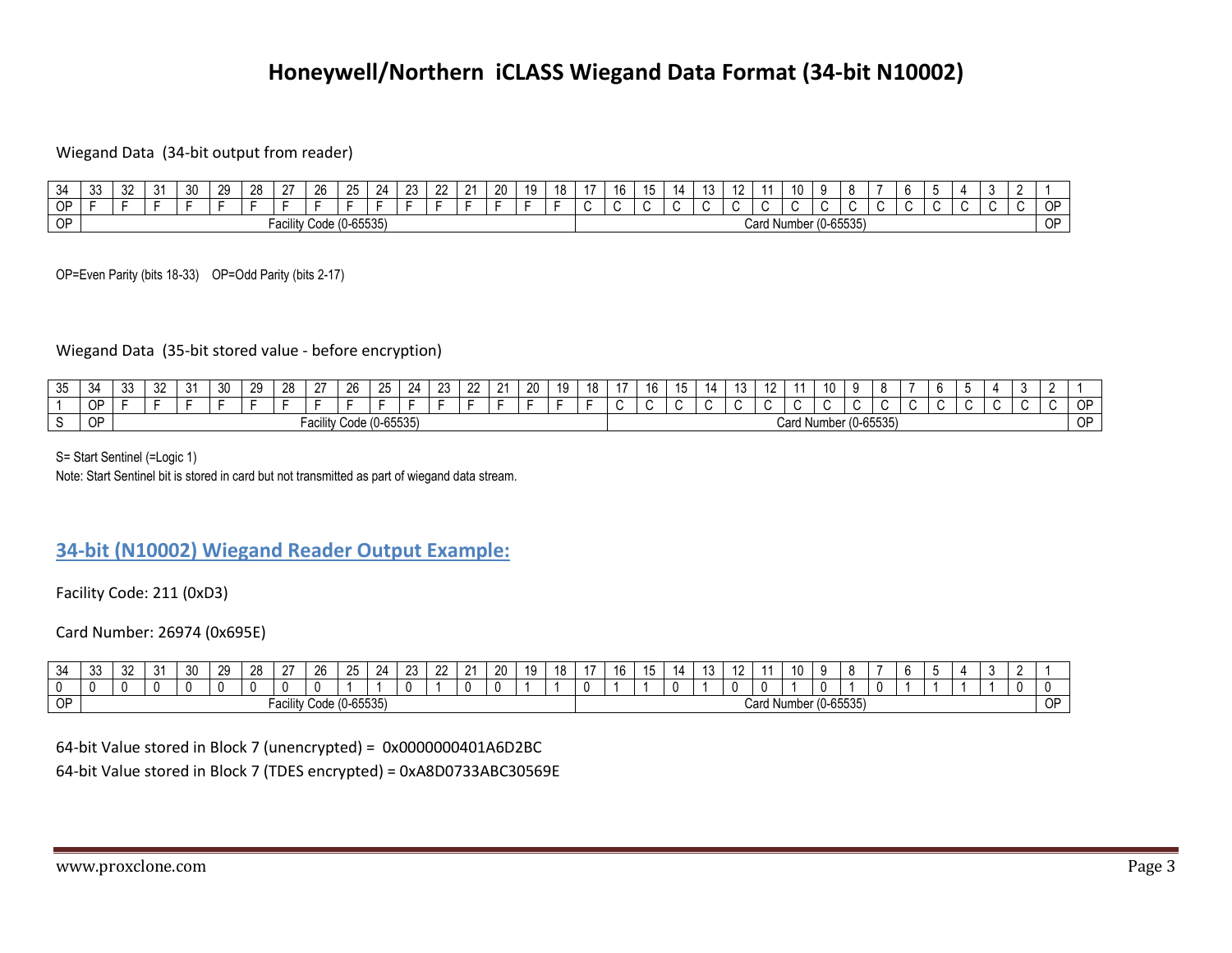# **HID iCLASS Wiegand Data Format (35-bit Corporate 1000)**

### Wiegand Data (35-bit output from reader)

| $\sim$<br>-<br>ັບປ | $\mathbf{z}$<br>ריט | $\sim$<br>ັບບ | $\sim$ | $\sim$<br>ັ | 30 | 29               | $\sim$<br>-40 | $\sim$        | റമ<br>20 | $\sim$<br>$\overline{\phantom{a}}$<br>ںے | . . | $\sim$ | $\sim$<br>-- | $\sim$ | 20  | 19 | $\Delta$ | $\lambda$ – | 16 | <br>$\overline{ }$ |     | $\overline{ }$<br>ιυ | $\sqrt{2}$<br>١Z | $\overline{\phantom{a}}$ | 10         |  |     |     |    | $\cdot$ |     |
|--------------------|---------------------|---------------|--------|-------------|----|------------------|---------------|---------------|----------|------------------------------------------|-----|--------|--------------|--------|-----|----|----------|-------------|----|--------------------|-----|----------------------|------------------|--------------------------|------------|--|-----|-----|----|---------|-----|
| מח                 | no.<br><u>_</u>     |               |        |             |    |                  |               |               |          |                                          |     |        |              |        | . . | ъ. |          |             |    |                    | . . |                      |                  |                          |            |  | . . | . . | л. |         |     |
| כת                 | no.                 |               |        |             |    | -221<br>-acılıty |               | Code (0-4095) |          |                                          |     |        |              |        |     |    |          |             |    |                    |     | Card Num             | nber (0-1        |                          | $-1048575$ |  |     |     |    |         | - 1 |

P1=Odd Parity (bits 3,4,6,7,9,10,12,13,15,16,18,19,21,22,24,25,27,28,30,31,33,34) Must be calculated second since it contains P2. P2=Even Parity (bits 2,3,5,6,8,9,11,12,14,15,17,18,20,21,23,24,26,27,29,30,32,33) Must be calculated first. P3=Odd Parity (bits 1-34) Must be calculated last since it includes P1 and P2.

#### Wiegand Data (36-bit stored value - before encryption)

| $\sim$<br>$\overline{\mathbf{z}}$<br>◡ | $\sim$<br>- - -<br>v | -34<br>⊶ر. | $\sim$<br>ັບປ | $\sim$<br>ັ | 24<br>$\cdot$ | 30 | $\sim$<br>. Ju<br>. | $\sim$<br>ZŌ | $\sim$        | 26 | $\sim$<br>$\overline{\phantom{a}}$<br>∠∪ | 24<br>_ | ററ | $\sim$ | $\mathbf{a}$ | 20<br>∠∪ | 10.<br>$\cdots$ | $\overline{40}$<br>-10 | $\overline{\phantom{a}}$<br>16 |  | $\overline{\phantom{a}}$<br>1 U |      |     | ш         |  |  |         |  |                |
|----------------------------------------|----------------------|------------|---------------|-------------|---------------|----|---------------------|--------------|---------------|----|------------------------------------------|---------|----|--------|--------------|----------|-----------------|------------------------|--------------------------------|--|---------------------------------|------|-----|-----------|--|--|---------|--|----------------|
|                                        | $\mathbf{a}$         | D'         |               |             |               |    |                     |              |               |    |                                          |         |    |        |              |          |                 |                        |                                |  |                                 |      |     |           |  |  | $\cdot$ |  | D.1            |
|                                        | פח                   | ים         |               |             |               |    | -acılıty            |              | Code (0-4095) |    |                                          |         |    |        |              |          |                 |                        |                                |  | Card<br>Num                     | าber | (Q- | -1048575) |  |  |         |  | D <sub>4</sub> |

S= Start Sentinel (=Logic 1)

Note: Start Sentinel bit is stored in card but not transmitted as part of wiegand data stream.

## **35-bit (Corp 1000) Wiegand Reader Output Example:**

Facility Code: 803 (0x323)

Card Number: 43341 (0xA94D)

| $\sim$<br>ิงค<br>ັບປ | $\prec$<br>יש | $\sim$<br>◡ | $\Omega$<br>ےں | 24<br>ັບ I | 30 | 20<br>້ | 28 | $\sim$       | 26 | $\sim$<br>25 | $\Omega$<br>74<br>- | $\sim$ | $\sim$ | <b>O</b> | 20 | 19 | 18 | $\overline{\phantom{a}}$<br>. | าค<br>ر ا | 14 | ιu                      |  | 10 |  |  |  |  |  |
|----------------------|---------------|-------------|----------------|------------|----|---------|----|--------------|----|--------------|---------------------|--------|--------|----------|----|----|----|-------------------------------|-----------|----|-------------------------|--|----|--|--|--|--|--|
|                      |               | 0           |                |            |    |         |    |              | л. |              |                     |        |        |          |    |    |    | $\Omega$                      |           |    |                         |  |    |  |  |  |  |  |
| פח<br>ັບ             | פח<br>. .     |             |                |            |    | acılıtv |    | Code (0-4095 |    |              |                     |        |        |          |    |    |    |                               |           |    | Card Number (0-1048575) |  |    |  |  |  |  |  |

64-bit Value stored in Block 7 (unencrypted) = 0x0000000C6461529B

64-bit Value stored in Block 7 (TDES encrypted) = 0x9BCDA854E2E17E0A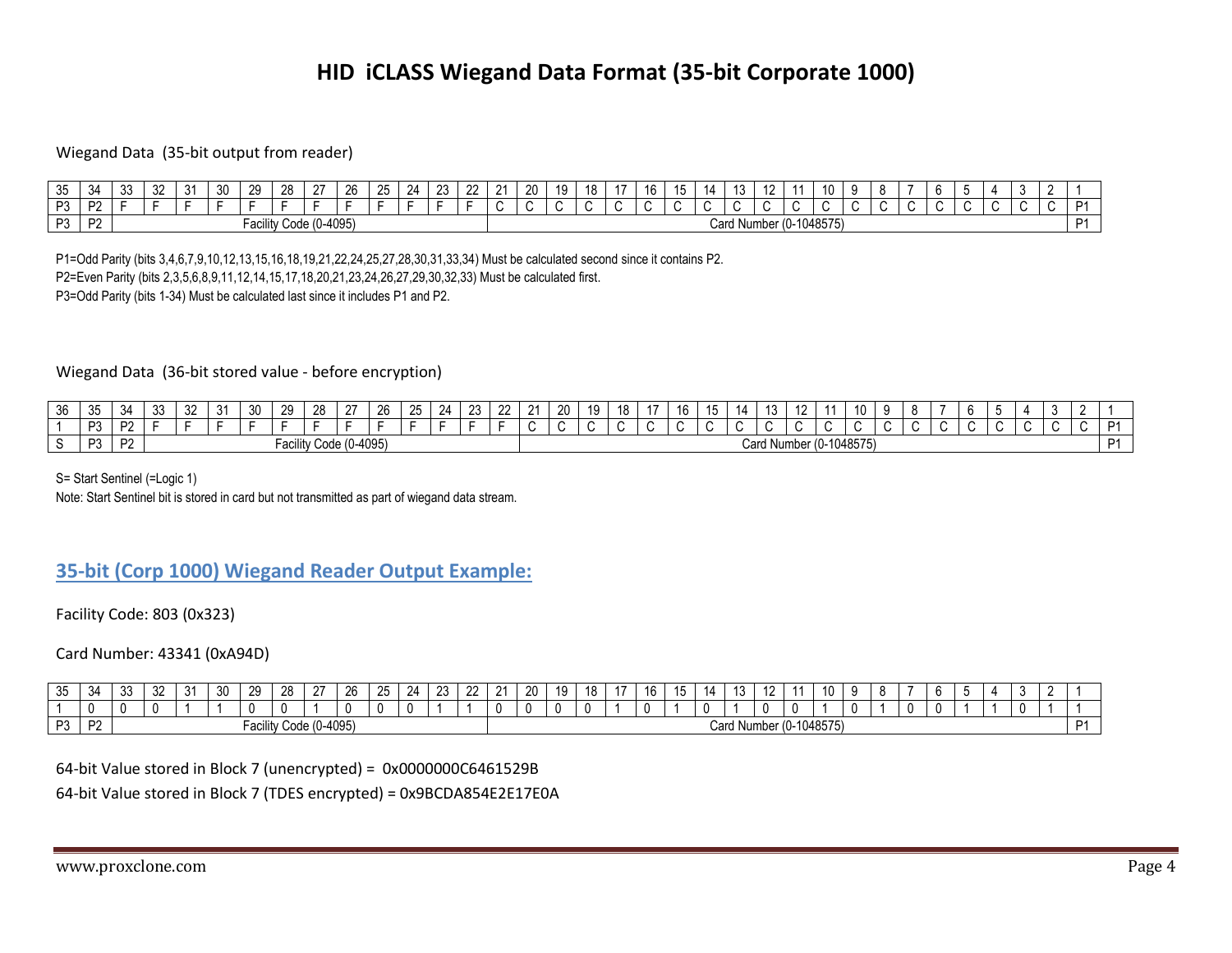# **Keyscan iCLASS 36-bit Wiegand Data Format**

### Wiegand Data (36-bit output from reader)

| າຂ<br>ັບບ | .<br>vu | $\sim$ / $\sim$<br>v- | $\sim$<br>აა | $\sim$<br>٥z       |               | ∩ ?<br>- JV | ററ      | $\sim$<br>∼ | $\sim$ | $\sim$<br>26. | $\sim$<br>25 | $\Omega$<br>-4 | $\sim$<br>້       | ົດດ<br>-- | $\Omega$     | 20 | $\overline{10}$<br>1 U<br>. . | 10<br>IО | $\overline{10}$<br>16 | $\rightarrow$<br>ιυ | . | <br>., | $\sqrt{2}$ |      | $\overline{a}$<br>$\cdot$ | ю |                             |  | . . |  |               |
|-----------|---------|-----------------------|--------------|--------------------|---------------|-------------|---------|-------------|--------|---------------|--------------|----------------|-------------------|-----------|--------------|----|-------------------------------|----------|-----------------------|---------------------|---|--------|------------|------|---------------------------|---|-----------------------------|--|-----|--|---------------|
| $ -$      |         |                       |              |                    |               |             |         |             |        |               |              |                |                   |           |              |    |                               |          |                       |                     |   |        |            | ъ.   |                           |   |                             |  |     |  | $\sim$ $\sim$ |
| ED        |         |                       |              | $- \cdot$<br>Fixed | $Field = 900$ |             | (0x384) |             |        |               |              |                | $-20$<br>-acılıty |           | Code (0-255) |    |                               |          |                       |                     |   |        |            | Card | . Number (0-65535)        |   | $\sim$ $\sim$ $\sim$ $\sim$ |  |     |  | $\sim$ $\sim$ |

EP=Even Parity (bits 19-35) OP=Odd Parity (bits (2-18)

#### Wiegand Data Format (37-bit code stored in Block 7 - before encryption)

| - 27<br>ا ب | $\sim$<br>3h<br>JU | 35                                                         | $\sim$<br>$\sim$ | $\sim$ | $\sim$<br>∠ت | $\mathbf{a}$<br>ັ | - จ∩<br>υu | -29 | 28 | ר ה | $\sim$<br>7'n | $\Omega$<br>- 11 | $\sim$ | $\sim$<br>--  | $\sim$ | 20 | 10 | 18             | $\rightarrow$ | $\overline{ }$<br>16 |  | ιu | $\overline{A}$<br>14 |  |     |  |          |  |     |         |
|-------------|--------------------|------------------------------------------------------------|------------------|--------|--------------|-------------------|------------|-----|----|-----|---------------|------------------|--------|---------------|--------|----|----|----------------|---------------|----------------------|--|----|----------------------|--|-----|--|----------|--|-----|---------|
|             | -                  |                                                            |                  |        |              |                   |            |     |    | ш   |               |                  |        |               |        |    |    |                |               |                      |  |    |                      |  | . . |  | <b>1</b> |  | . . | ∩⊏<br>ັ |
|             | --<br>د ا - '      | (0x384)<br>Facility Code (0-255)<br>I Field = 900<br>Fixed |                  |        |              |                   |            |     |    |     |               | Card Number      |        | $(0 - 65535)$ |        |    |    | <b>OD</b><br>ັ |               |                      |  |    |                      |  |     |  |          |  |     |         |

S= Start Sentinel (=Logic 1)

Note: Start Sentinel bit is stored in card but not transmitted as part of wiegand data stream.

## **Keyscan Wiegand Reader Output Example:**

Facility Code: 044 (0x2C)

Card Number: 17528 (0x4478)

| $\sim$<br>υU | $\sim$<br>◡                                                        | -34 |  | $\sim$<br>◡∠ | $\sim$<br>$\epsilon$<br>ີ | $\epsilon$ | ົ<br>vu | $\sim$ | $\sim$ $\sim$ | 26 | $\sim$<br>25 | $^{\circ}$<br>24 | $\sim$<br>∠∪ | ററ<br>-- | $\mathbf{A}$ | 20 | 10 |                   | $\overline{\phantom{a}}$            | $\overline{\phantom{a}}$ | 14            | $\overline{ }$<br>ں ו | . |  | $\ddot{\phantom{0}}$<br>10. |  |  |  |  |  |
|--------------|--------------------------------------------------------------------|-----|--|--------------|---------------------------|------------|---------|--------|---------------|----|--------------|------------------|--------------|----------|--------------|----|----|-------------------|-------------------------------------|--------------------------|---------------|-----------------------|---|--|-----------------------------|--|--|--|--|--|
|              |                                                                    |     |  |              |                           |            |         |        |               |    |              |                  |              | л.       |              |    |    |                   |                                     |                          |               |                       |   |  |                             |  |  |  |  |  |
| $ -$         | (0x384)<br>044 (0x2C)<br>Field = 900<br>-ixed F<br>-acılıtv Code : |     |  |              |                           |            |         |        |               |    |              |                  |              |          |              |    |    | Card <sup>r</sup> | . Number = $\overline{\phantom{a}}$ |                          | '7528 (0x447১ | 1179                  |   |  | ∩D<br>ີ                     |  |  |  |  |  |

64-bit Value stored in Block 7 (unencrypted) = 0x0000001F085888F1

64-bit Value stored in Block 7 (TDES encrypted) = 0xFE9219AA85EEEFA6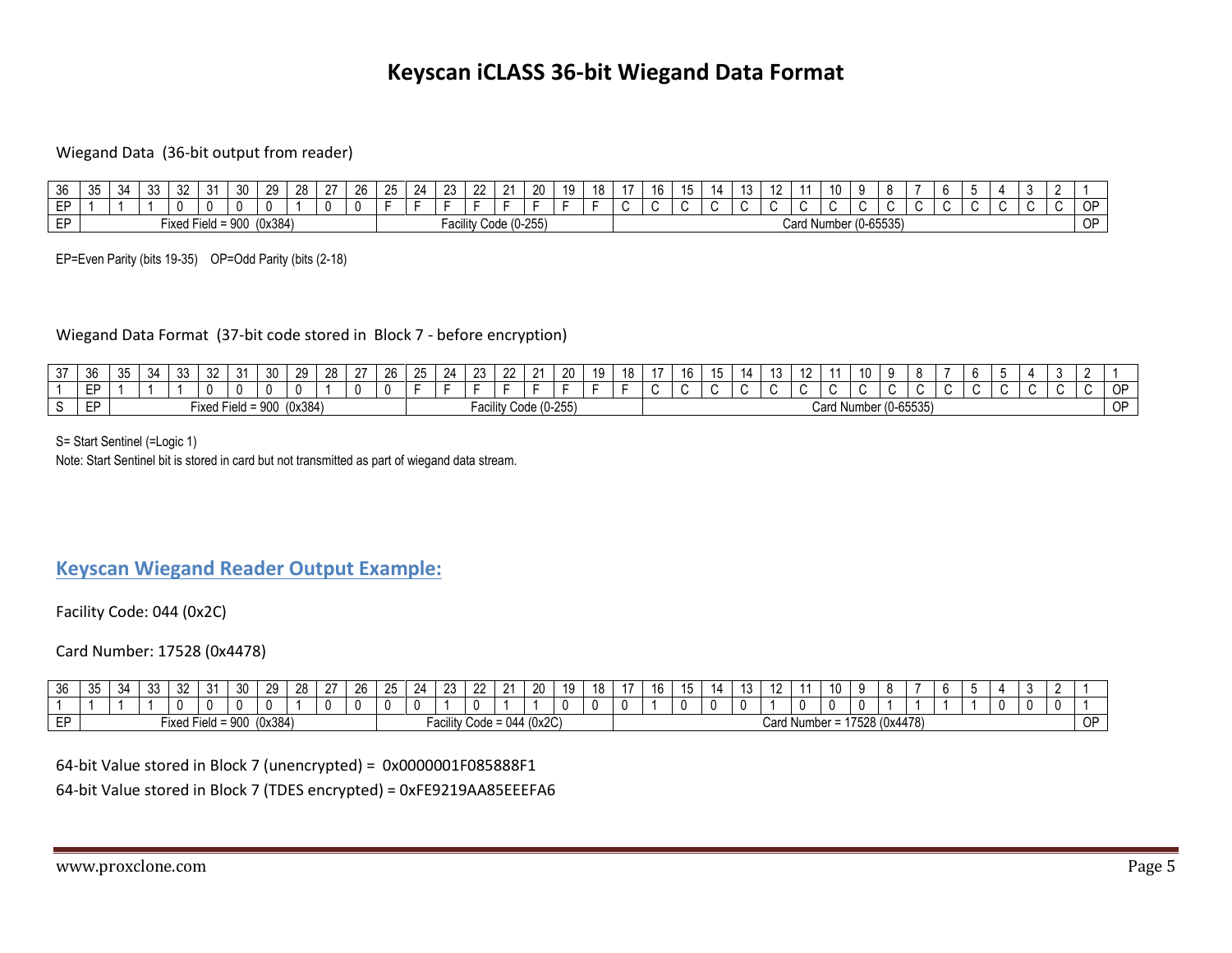# **HID iCLASS Wiegand Data Format (37-bit H10304)**

### Wiegand Data (37-bit output from reader)

| $\sim$ $-$      | $\sim$<br>კხ | vu | 34 | $\sim$<br>ັບປ | ےں | $\sim$<br>311<br>$\cdot$ | ንዐ<br>∼ | 28 | $\sim$                  | 26 | റ⊏<br>- | ົາ<br>,, | nr | $\sim$ | n.<br>, , , | $\overline{10}$<br>ΊU<br>IJ | 18       | $\overline{1}$ | $\overline{ }$<br>ı c | $\overline{\phantom{0}}$ | 14. | $\sqrt{2}$<br>ں ا | $\sqrt{2}$ | 10         |  |  |  |  |           |
|-----------------|--------------|----|----|---------------|----|--------------------------|---------|----|-------------------------|----|---------|----------|----|--------|-------------|-----------------------------|----------|----------------|-----------------------|--------------------------|-----|-------------------|------------|------------|--|--|--|--|-----------|
| <b>CD</b><br>-- |              |    |    |               |    |                          |         |    |                         |    |         |          |    |        |             | . .                         | <b>1</b> | <b>1</b>       |                       |                          |     |                   |            |            |  |  |  |  | 0F        |
| <b>ED</b>       |              |    |    |               |    | Facility Code (0-65535)  |         |    | $\bullet - - \bullet -$ |    |         |          |    |        |             |                             |          |                |                       |                          |     | Card              | Number     | (0.524287) |  |  |  |  | <b>OP</b> |

EP=Even Parity (bits 19-36) OP=Odd Parity (bits 2-19)

## Wiegand Data (38-bit stored value - before encryption)

| 38 | $\sim$ $\sim$<br>ັ | -210<br><u>~</u>                                       | $\sim$<br>ิงค<br>◡◡ | 34 | $\sim$<br>◡៶ | $\sim$<br>ےں | $\cdot$ |  | 29 | 28 | ∩- | ົດຂ<br>۷J | $\sim$<br>՟ | - | $\sim$ | $\sim$ |  | 20 | 10.<br>. J | $\overline{ }$ | $\rightarrow$ | $\sqrt{2}$<br>16       | ιv |    | $\overline{10}$<br>14 | $\overline{A}$ | 10 |  |                     |    |  |        |
|----|--------------------|--------------------------------------------------------|---------------------|----|--------------|--------------|---------|--|----|----|----|-----------|-------------|---|--------|--------|--|----|------------|----------------|---------------|------------------------|----|----|-----------------------|----------------|----|--|---------------------|----|--|--------|
|    | $ -$               |                                                        |                     |    |              |              |         |  |    |    |    |           |             |   |        |        |  |    |            |                |               |                        |    | ι. |                       | $\cdot$        |    |  | . .                 | `` |  | $\sim$ |
|    | <b>ED</b><br>-     | $A$ $A$ $B$ $B$ $B$ $C$ $D$<br>Facility Code (0-65535) |                     |    |              |              |         |  |    |    |    |           |             |   |        |        |  |    |            |                |               | Card Number (0-524287) |    |    |                       |                |    |  | $\cap$<br>- 11<br>◡ |    |  |        |

S= Start Sentinel (=Logic 1)

Note: Start Sentinel bit is stored in card but not transmitted as part of wiegand data stream.

# **37-bit (H10304) Wiegand Reader Output Example:**

Facility Code: 3212 (0xC8C)

Card Number: 455800 (0x6F478)

| $\sim$<br>31 | $\sim$<br>ิงห | $\sim$ $\sim$<br>-<br>ບບ | -271 | $\sim$<br>◡ | $\sim$<br>٥z | $\sim$<br>ົບ | ົດດ<br>οU         | $\sim$              | 28 | $\sim$                   | 26 | $\sim$ | $\Omega$<br>∕ ⊥ | $\sim$ | $\sim$ | $\mathbf{a}$ | ററ<br>∼ | 10.<br>. | 18 | 16 | $\overline{A}$<br><b>TE</b><br>1 J | 14. | $\sqrt{2}$<br>ں ا | $\overline{10}$<br>. . | 10 |  |  |  |  |           |
|--------------|---------------|--------------------------|------|-------------|--------------|--------------|-------------------|---------------------|----|--------------------------|----|--------|-----------------|--------|--------|--------------|---------|----------|----|----|------------------------------------|-----|-------------------|------------------------|----|--|--|--|--|-----------|
|              |               |                          |      |             |              |              |                   |                     |    |                          |    |        |                 |        |        |              |         |          |    |    |                                    |     |                   |                        | -0 |  |  |  |  |           |
| FЕ<br>. .    |               |                          |      |             |              |              | یایہ م<br>aullill | .001<br><b>COUT</b> |    | $\bigcap$<br>, (U-65535) |    |        |                 |        |        |              |         |          |    |    |                                    |     | ∪ard              | J Number (0-524287     |    |  |  |  |  | <b>OP</b> |

#### 64-bit Value stored in Block 7 (unencrypted) = 0x00000030C8CDE8F1

64-bit Value stored in Block 7 (TDES encrypted) = 0xE2421225D3CD8533